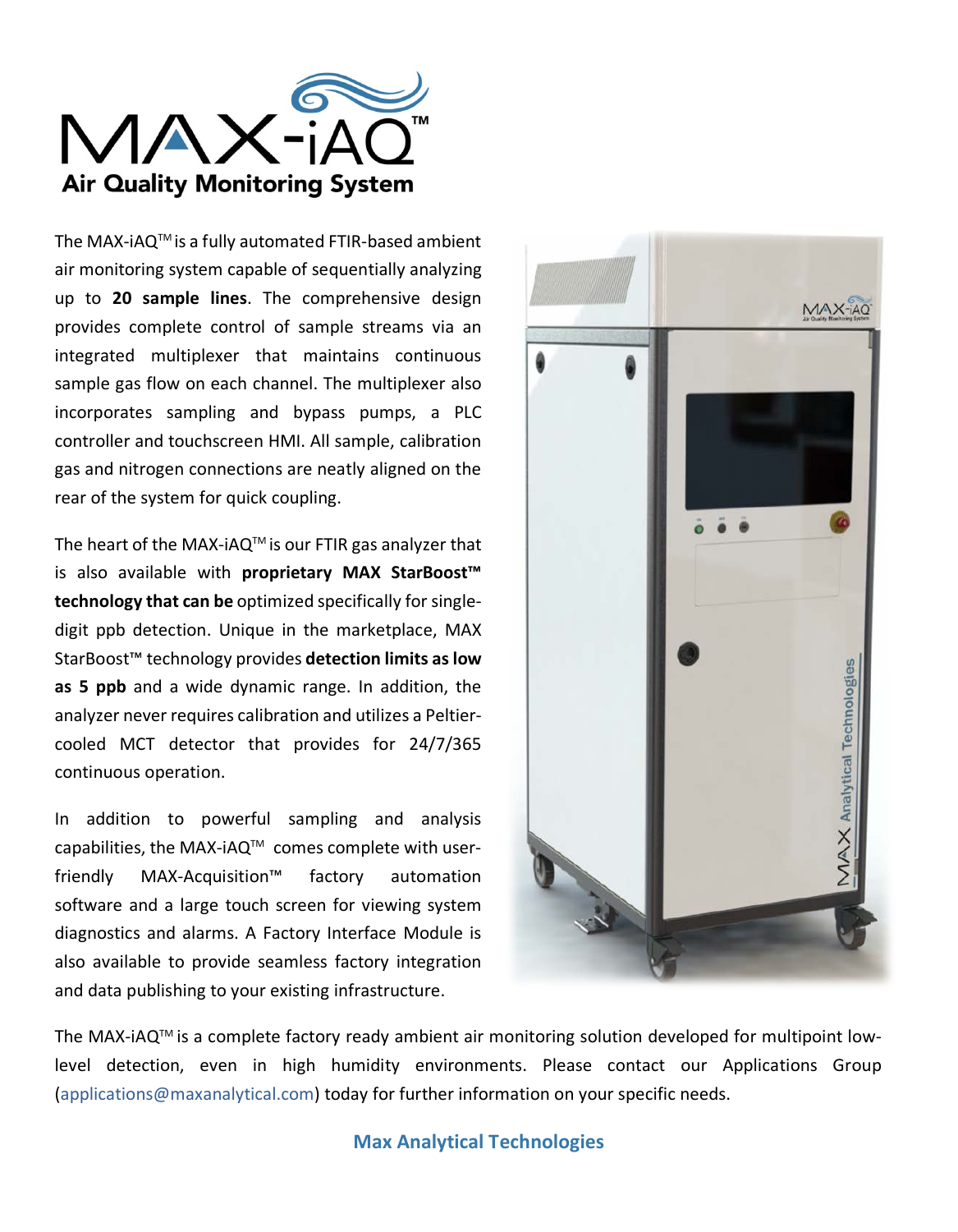# **MAX-iAQ™ Product Specifications**

### **Product Dimensions**

- 26" (W) x 75" (H) x 35" (D)
- [58 x 168 x 89 cm]
- $~\sim$ 400 lbs. [180 kg]

## **System Specifications**

- Process FTIR
- MAX-iR Gas Analyzer
- low maintenance multi pass gas cell
- Capable of Analyzing 0-99% RH
- $\bullet$  N<sub>2</sub> and calibration gas input ports
- Heated cabinet
- Solid State long life industrial computer
- Touch screen and foldout keyboard
- Remote desktop compatible

#### **Automated Sample Multiplexer**

- 20 Channels with continuous flow
- HMI and PLC controlled
- Diaphragm sample and bypass pumps
- Maximum sample rate: 20 sec/channel
- 500 ft maximum line length

#### **Factory Interface Module**

- Analog inputs (external sensors)
- Analog outputs (concentration data to DCS)
- Digital outputs (health, state & alarms)

## **MAX-Acquisition ™ Data Collection Software**

- Controls all data acquisition from one UI
- Perform all data analysis
- Displays real-time quantitative results
- View diagnostics and configure alarm alerts
- Fully automated sampling control
- AutoReferance Mode
- CEM automated summary file creation
- Modbus TCP/IP data publishing
- Easily modify analysis methods

| <b>T</b> MAX Acquisition - EMS-10                       |                                                                      |                                                                                  | $\Box$<br>$\times$<br>$\overline{\phantom{0}}$ |
|---------------------------------------------------------|----------------------------------------------------------------------|----------------------------------------------------------------------------------|------------------------------------------------|
| File Edit View Tools Help                               |                                                                      |                                                                                  |                                                |
| Save To.<br>CEM Reporting Test 2019-11\27\#3            | AO - 9 Q - 8 D AA                                                    |                                                                                  |                                                |
| Select<br>Medline EMS-10-eo                             | Alarm Monitor Alarm History                                          |                                                                                  |                                                |
| $\blacksquare$                                          | <b>Alarm Name</b><br><b>State</b>                                    | Gas Id                                                                           | Type                                           |
|                                                         | ASC-10 CDA Pressure<br>-                                             | MAX.ASC10.CDPRESSURE.ALARM                                                       | Hardware                                       |
| $\mathbf{z}$<br>工目                                      | ASC-10 Thermal Limit                                                 | MAX.ASC10.THERMALLIMIT.ALARM                                                     | Hardware                                       |
| ZERO SYSTEM0000045.LAB                                  | <b>CTS Calibration Check</b>                                         | Methane [150C] [74-82-8] [2x8cm-1] [Aromatics Filter] [SN110383419]              | Software                                       |
| Scan Time:<br>11/27/2019 12:20:24.5                     | CTS System Check                                                     | Methane [150C] [74-82-8] [2x8cm-1] [Aromatics Filter] [SN110383419]              | Software                                       |
| 1,00589<br>Temp: 150.041<br>Pressure:                   | <b>Ethylene Oxide Calibration Check</b>                              | Ethylene Oxide [150C] [75-21-8] [2x8cm-1] [Aromatics Filter]                     | Software                                       |
| Quant Options<br>Medline EMS-10-eo (Modified)           | Ethylene Oxide Emission Limit                                        | Ethylene Oxide [150C] [75-21-8] [2x8cm-1] [Aromatics Filter]                     | Software                                       |
|                                                         | FTIR Health                                                          | MAX.MKS.BADSCANCOUNT                                                             | Software                                       |
|                                                         | Laser Health                                                         | MAX.MKS.LASERPP                                                                  | Software                                       |
| 日因百分限                                                   |                                                                      |                                                                                  | $\mathbf{J} = \mathbf{C}$                      |
| Conc<br>Gas Id<br>SD<br>(ppm)                           | Alarm Status<br>Concentrati                                          |                                                                                  |                                                |
| Ethane [150C] [74-84-0] [2x8cm-1] [Ai 0.0273]<br>0.867  |                                                                      |                                                                                  |                                                |
| Ethylene Oxide [150C] [75-21-8] [2x8c 0.0043<br>0.225   | $0.3 -$                                                              |                                                                                  |                                                |
| Il Filter Interference.LAB<br>0.980<br>0.220            |                                                                      |                                                                                  |                                                |
| Methane [150C] [74-82-8] [2x8cm-1]   0.136<br>277.10    |                                                                      |                                                                                  |                                                |
| Stack Velocity (ft/sec)<br>0.0000<br>0.0000             |                                                                      |                                                                                  |                                                |
| UD.Stack Differential Pressure (in Hg) 0.0000<br>0.0000 |                                                                      | Concentration Plot                                                               |                                                |
| UD.Stack Temperature (degrees F)<br>0.0000<br>0.0000    | $02 -$                                                               |                                                                                  |                                                |
| Water [150C] [7732-18-5] [2x8cm-1] [, 20.950<br>110.164 |                                                                      |                                                                                  |                                                |
|                                                         |                                                                      |                                                                                  |                                                |
| Data Quality Indicator                                  |                                                                      |                                                                                  |                                                |
|                                                         |                                                                      |                                                                                  |                                                |
|                                                         | 601                                                                  |                                                                                  |                                                |
|                                                         |                                                                      |                                                                                  |                                                |
|                                                         |                                                                      |                                                                                  |                                                |
|                                                         |                                                                      |                                                                                  |                                                |
|                                                         |                                                                      |                                                                                  |                                                |
|                                                         |                                                                      |                                                                                  |                                                |
|                                                         |                                                                      |                                                                                  |                                                |
|                                                         |                                                                      |                                                                                  |                                                |
|                                                         |                                                                      |                                                                                  |                                                |
|                                                         |                                                                      |                                                                                  |                                                |
|                                                         | $-0.1$                                                               |                                                                                  |                                                |
|                                                         |                                                                      |                                                                                  |                                                |
|                                                         | 11/27/19<br>11/27/19<br>11/27/19<br>11/27/19<br>11/27/29<br>11/27/79 | 11/27/79<br>11/27/19<br>11/27/19<br>11/27/19<br>11/27/19<br>11/27/19<br>11/27/19 | 11/27/19<br>11/27/19                           |
|                                                         | 1219.56<br>1219.58<br>12:20:00<br>12:20:02<br>12:20:04<br>12:20:06   | 12:20:08<br>12:30:10<br>12:00:12<br>12:20:14<br>12:33:16<br>12:20:18<br>12:00:00 | 12:20:22<br>12:20:24                           |

# **Max Analytical Technologies**